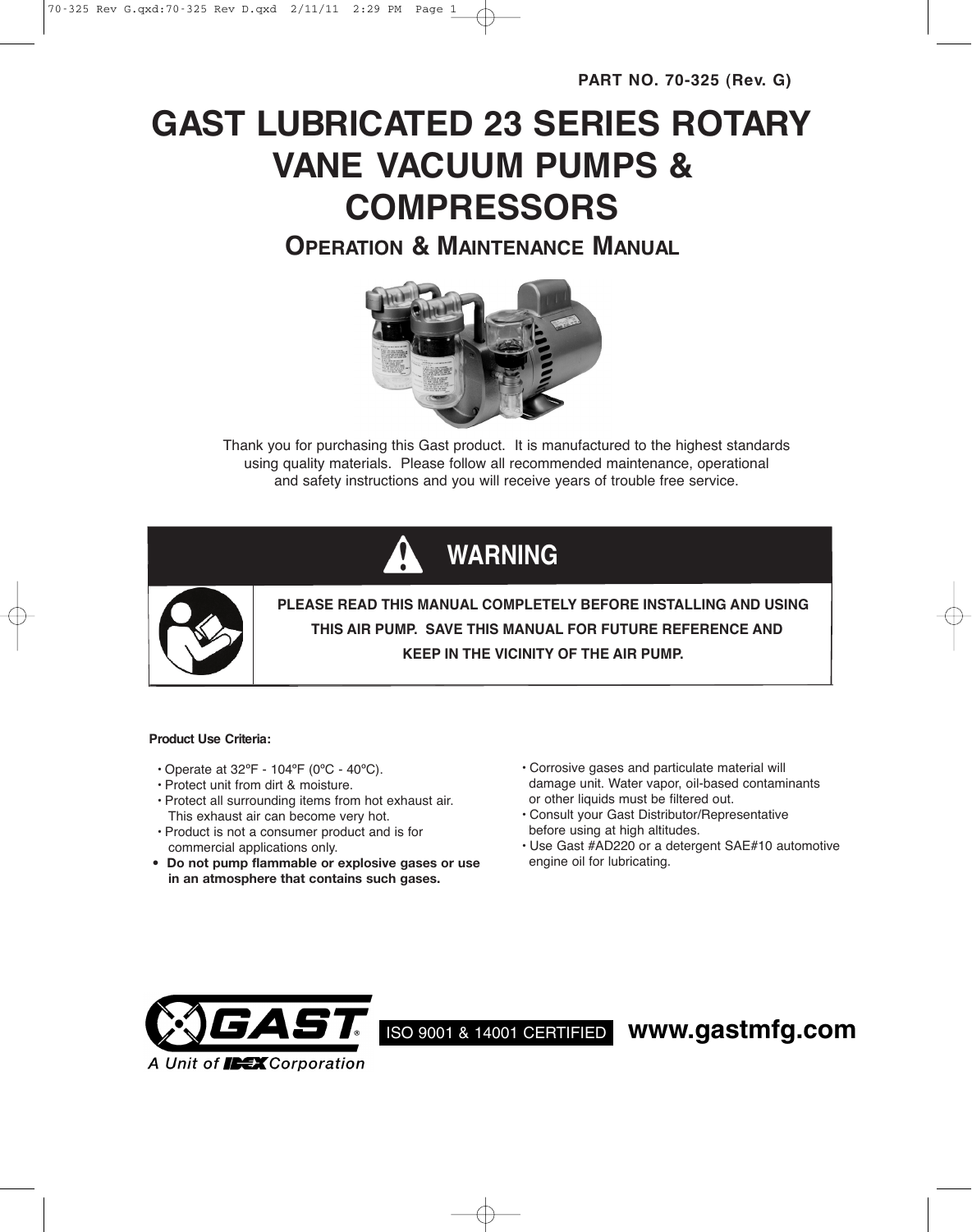## **Your safety and the safety of others is extremely important.**

**We have provided many important safety messages in this manual and on your product. Always read and obey all safety messages.**

**This is the safety alert symbol. This symbol alerts you to hazards that can kill or hurt you and others. The safety alert symbol and the words "DANGER" and "WARNING" will precede all safety messages. These words mean:**

## **DANGER**

**You will be killed or seriously injured if you don't follow instructions.**

## **WARNING**

**You can be killed or seriously injured if you don't follow instructions.**

**All safety messages will identify the hazard, tell you how to reduce the chance of injury, and tell you what can happen if the safety instructions are not followed.**

## **INSTALLATION**



**Electrical Shock Hazard**

**Disconnect electrical power at the circuit breaker or fuse box before installing this product. Install this product where it will not come into**

**contact with water or other liquids.**

**Install this product where it will be weather protected.**

**Electrically ground this product.**

**Failure to follow these instructions can result in death, fire or electrical shock.**

**Correct installation is your responsibility.** Make sure you have the proper installation conditions and that installation clearances do not block air flow. Proper guards should be installed to prevent contact with moveable parts of this pump. Do Not lift the unit by the fan shroud.

**Blocking air flow over the product in any way can cause the product to overheat.**

## **Mounting**

Position the mounting the product to a stable, rigid operating surface and using shock mounts will reduce noise and vibration.

## **Plumbing**

To prevent air flow restriction, use pipe and fittings that are the same size or larger than the threaded ports of the pump. The ports are marked "IN" and "OUT". If the distance is great, use lines with a larger diameter than the connections. Give lines a uniform slope, place drain cock at low point, and avoid extra elbows. For ease of servicing, use a union or hose with clamps near the pump (a hose helps eliminate noise and vibration). If a vacuum/pressure supply tank is used, slope the line towards tank, provide a drain at the bottom, and place a check valve between the tank and pump so the pump will not run backwards when turned off.

## **Accessories**

Intake and exhaust filters are external to the pump and will provide adequate filtration for most applications. Check filters periodically and replace when necessary. Consult a Gast Representative for additional filter recommendations. Install relief valves and gauges at the inlet or outlet, or both, to monitor performance. Check valves may be required to prevent backstreaming through the pump.

## **Motor Control**

It is your responsibility to contact a qualified electrician to assure that the electrical installation is adequate and in conformance with all national and local codes and ordinances.

Determine the correct overload setting required to protect the motor (see motor starter manufacturer's recommendations). Select fuses, motor protective switches or thermal protective switches to provide protection. Fuses act as short circuit protection for the motor, not as protection against overload. Incoming line fuses help to withstand the motor's starting current. Motor starters with thermal magnetic overload or circuit breakers protect motor from overload or reduced voltage conditions.

The wiring diagram supplied with the product provides required electrical information. Check that power source is correct to properly operate the dual-voltage motors.

## **Electrical Connection**

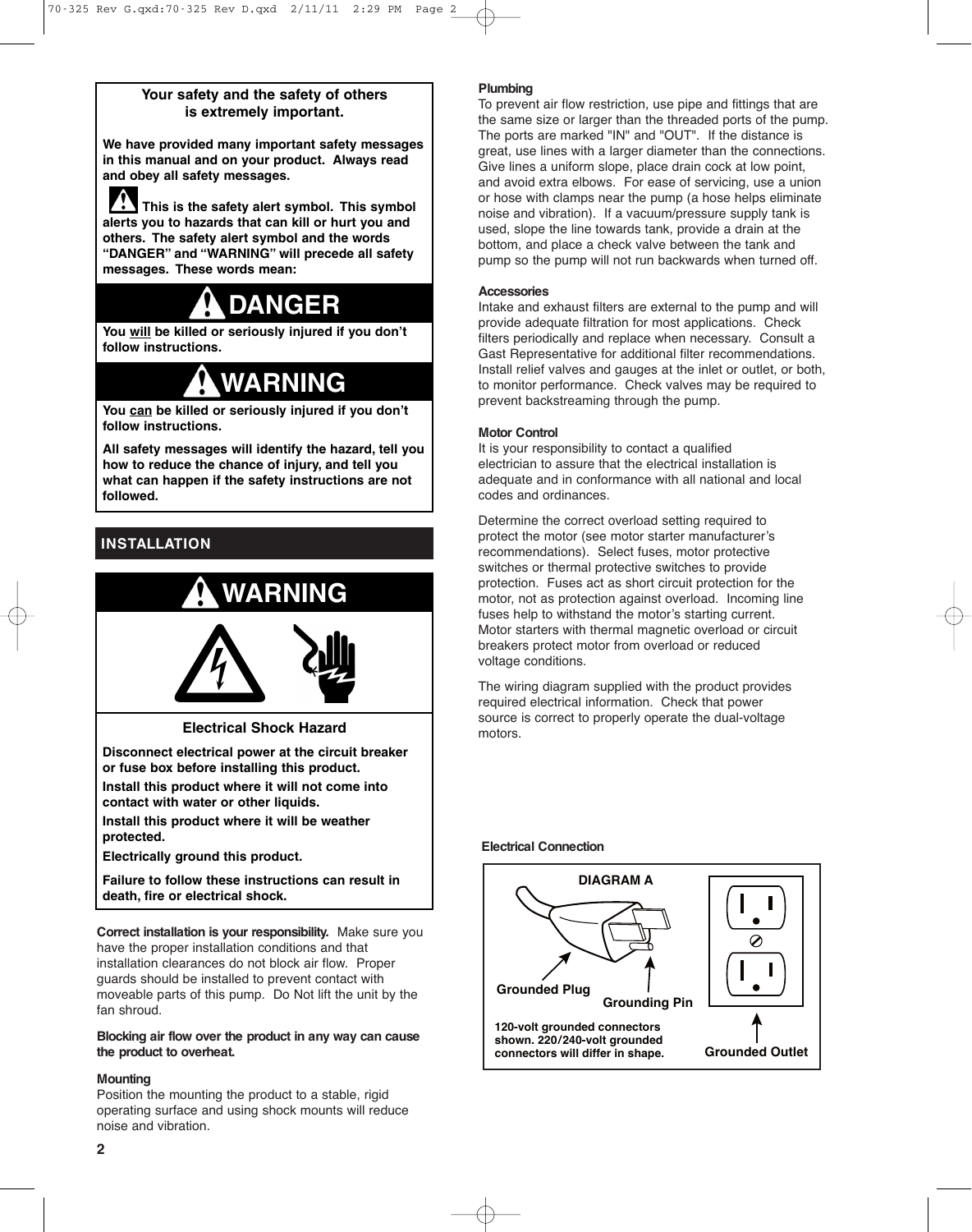#### **Model with a power supply cord:**

This product must be grounded. For either 120-volt or 220/240-volt circuits connect power supply cord grounding plug to a matching grounded outlet. Do not use an adapter. (See DIAGRAM A)

In the event of an electrical short circuit, grounding reduces the risk of electric shock by providing an escape wire for the electric current. This product may be equipped with a power supply cord having a grounding wire with an appropriate grounding plug. The plug must be plugged into an outlet that is properly installed and grounded in accordance with all local codes and ordinances.

**Check with a qualified electrician or serviceman if the grounding instructions are not completely understood, or if you are not sure whether the product is properly grounded. Do not modify the plug provided. If it will not fit the outlet, have the proper outlet installed by a qualified electrician.**

#### **Model that is permanently wired:**

This product must be connected to a grounded, metallic, permanent wiring system, or an equipment grounding terminal or lead on the product.

Power supply wiring must conform to all required safety codes and be installed by a qualified person. Check that supply voltage agrees with that listed on product nameplate.

### **Extension cords:**

Use only a 3-wire extension cord that has a 3-blade grounding plug. Connect extension cord plug to a matching 3-slot receptacle. Do not use an adapter. Make sure your extension cord is in good condition. Check that the gage wire of the extension cord is the correct size wire to carry the current this product will draw.

| Minimum gage for extension cords |                  |                        |     |     |     |     |                |     |     |                |
|----------------------------------|------------------|------------------------|-----|-----|-----|-----|----------------|-----|-----|----------------|
| Amps                             | <b>Volts</b>     | Length of cord in feet |     |     |     |     |                |     |     |                |
|                                  | 120 <sub>v</sub> | 25                     | 50  | 100 | 150 | 200 | 250            | 300 | 400 | 500            |
|                                  | 240v             | 50                     | 100 | 200 | 300 | 400 | 500            | 600 | 800 | 1000           |
|                                  |                  |                        |     |     |     |     |                |     |     |                |
| $0 - 2$                          |                  | 18                     | 18  | 18  | 16  | 16  | 14             | 14  | 12  | 12             |
| $2 - 3$                          |                  | 18                     | 18  | 16  | 14  | 14  | 12             | 12  | 10  | 10             |
| $3 - 4$                          |                  | 18                     | 18  | 16  | 14  | 12  | 12             | 10  | 10  | 8              |
| $4 - 5$                          |                  | 18                     | 18  | 14  | 12  | 12  | 10             | 10  | 8   | 8              |
| $5-6$                            |                  | 18                     | 16  | 14  | 12  | 10  | 10             | 8   | 8   | 8              |
| $6 - 8$                          |                  | 18                     | 16  | 12  | 10  | 10  | 8              | 6   | 6   | 6              |
| $8 - 10$                         |                  | 18                     | 14  | 12  | 10  | 8   | 8              | 6   | 6   | 4              |
| $10 - 12$                        |                  | 16                     | 14  | 10  | 8   | 8   | 6              | 6   | 4   | 4              |
| $12 - 14$                        |                  | 16                     | 12  | 10  | 8   | 6   | 6              | 6   | 4   | 2              |
| 14-16                            |                  | 16                     | 12  | 10  | 8   | 6   | 6              | 4   | 4   | 2              |
| 16-18                            |                  | 14                     | 12  | 8   | 8   | 6   | 4              | 4   | 2   | 2              |
| 18-20                            |                  | 14                     | 12  | 8   | 6   | 6   | $\overline{4}$ | 4   | 2   | $\overline{2}$ |

## **OPERATION**



## **Injury Hazard**

**Pump only clean dry air.**

**Do not pump flammable or explosive gases or use in an atmosphere that contains such gases. Do not spray flammable or combustible liquid.**

Air stream from product may contain solid or liquid<br>material that can result in eye or skin damage.

Install proper safety guards as needed. Pumps with<br>glass jars need safety guards to protect against<br>breaking glass.

**Use only recommended air handling parts acceptable for pressure not less than <sup>70</sup> psi.**

**Keep fingers and objects away from openings and rotating parts.**

**When provided, motor terminal covers must be in place for safe operation.**

**Check that coupling guard and shroud are in place before operating.**

**Product surfaces may become hot during operating, allow product surfaces to cool before handling.**

Do not direct air stream at body. Air stream from<br>product may contain solid or liquid material that can<br>result in eye or skin damage, wear proper eye<br>protection.

**Wear hearing protection. Sound level from product may exceed <sup>85</sup> db(A).**

**Failure to follow these instructions can result in eye injury or other serious injury.**

**It is your responsibility to operate this product at recommended pressures or vacuum duties and room ambient temperatures. Do Not start against a vacuum or pressure load.**

## **Start Up**

If pump is extemely cold, let it warm up to room temperature before starting. If motor fails to start or slows down significantly under load, shut off and disconnect from power supply. Check that the voltage is correct for motor and that motor is turning in the proper direction. Turning in the wrong direction will drastically reduce vane life. Vane life will be drastically reduced if motor is not operating properly. Vanes can break or be damaged if motor/pump runs in the wrong direction.

## **MAINTENANCE**



**Disconnect electrical power supply cord before performing maintenance on this product.**

**If product is hard wired into system, disconnect electrical power at the circuit breaker or fuse box before performing maintenance on this product.**

**Failure to follow these instructions can result in death, fire or electrical shock.**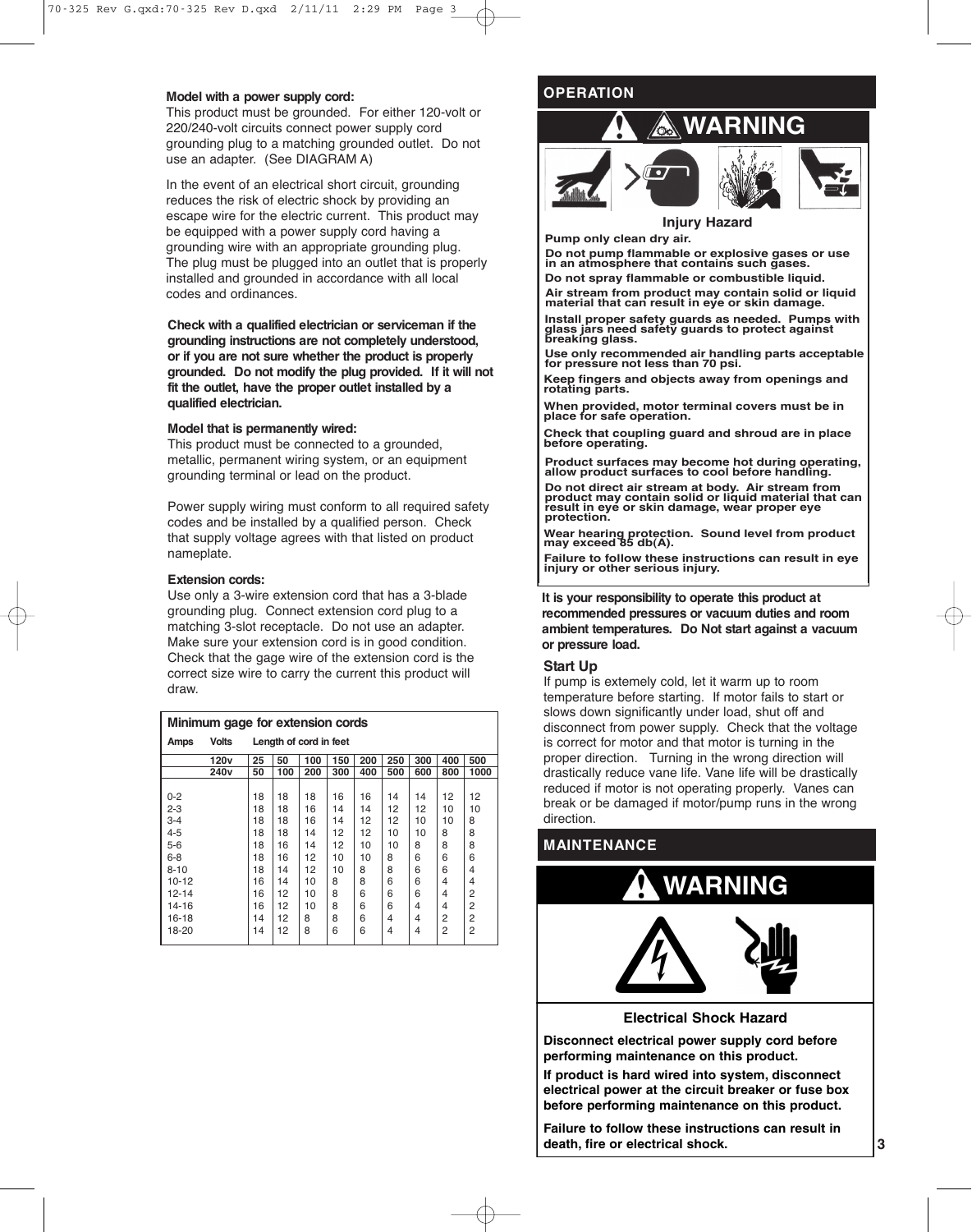## **WARNING Oct**







**Wear eye protection when flushing this product.**

**Air stream from product may contain solid or liquid material that can result in eye or skin damage.**

**Flush this product in a well ventilated area.**

**Do Not use kerosene or other combustible solvents to flush this product.**

**Failure to follow these instructions can result in eye injury or other serious injury.**

**It is your responsibility to:**

- **• Regularly inspect and make necessary repairs to product in order to maintain proper operation.**
- **• Make sure that pressure and vacuum is released**
- **from product before starting maintenance.**

Check intake and exhaust filters after first 500 hours of operation. Clean filters and determine how frequently filters should be checked during future operation. **This one procedure will help to assure the product's performance and service life.**

Clean filters when necessary by removing and washing in a solvent or soap and water. After cleaning, dry with compressed air to make sure all moisture is removed before replacing filters.

## **Flushing**

Flushing this product to remove excessive dirt, foreign particles, moisture or oil that occurs in the operating environment will help to maintain proper vane performance. If your pump is not getting the vacuum or pressure level expected, flushing is required. Vanes will stick when dirty and may cause pump to be noisy or inefficient.

**Use only Gast recommended Flushing Solvent or other non-petroleum based flushing solvent. Do Not use kerosene or ANY other combustible solvent to flush product.**

- 1. Disconnect electrical power supply.
- 2. Release all pressure and vacuum from pump.
- 3. Remove all accessories at the inlet and exhaust
- ports.
- 4. Remove filter.
- 5. Start product. Place towel over exhaust port to clean up solvent. If using liquid solvent, pour several tablespoons directly into inlet port. If using Gast recommended Flushing Solvent, spray solvent for 5-10 seconds into inlet port.
- 6. Block the inlet port and draw a deep vacuum for 15-20 seconds. Release the vacuum.
- 7. Listen for changes in the sound of the motor. If motor sounds smooth, go to next step. If motor does not sound like it is running smoothly, repeat steps 5 and 6 until you can hear a difference in the operating sound of the pump.
- 8. Start the pump and let it run for 1 minute, then turn pump off.
- 9. Replace all accessories at the inlet and exhaust ports.
- **4** 10. Replace filter before resuming operation.

**Check that all external accessories such as relief valves and gauges are attached to cover and are not damaged before re-operating product.**

## **SHUTDOWN PROCEDURES**

## **It is your responsibility to follow proper shutdown procedures to prevent product damage.**

Failure to do so may result in premature pump failure. The Gast Manufacturing lubricated Vacuum Pumps and Compressors are constructed of ferrous metals or aluminum which are subject to rust and corrosion when pumping condensable vapors such as water. Follow the steps below to assure correct storage and shutdown between operating periods

- 1. Disconnect plumbing.
- 2. Operate product for at least 5 minutes without plumbing.
- 3. Cover inlet port (vacuum side) and run pump for 1-3 minutes. Shut the pump down under vacuum.
- 4. This unit requires lubrication. Refill oil reservoir to proper level before storage.
- 5. Be sure to plug open ports so dirt and other contaminants do not enter the unit. It is now ready for shutdown.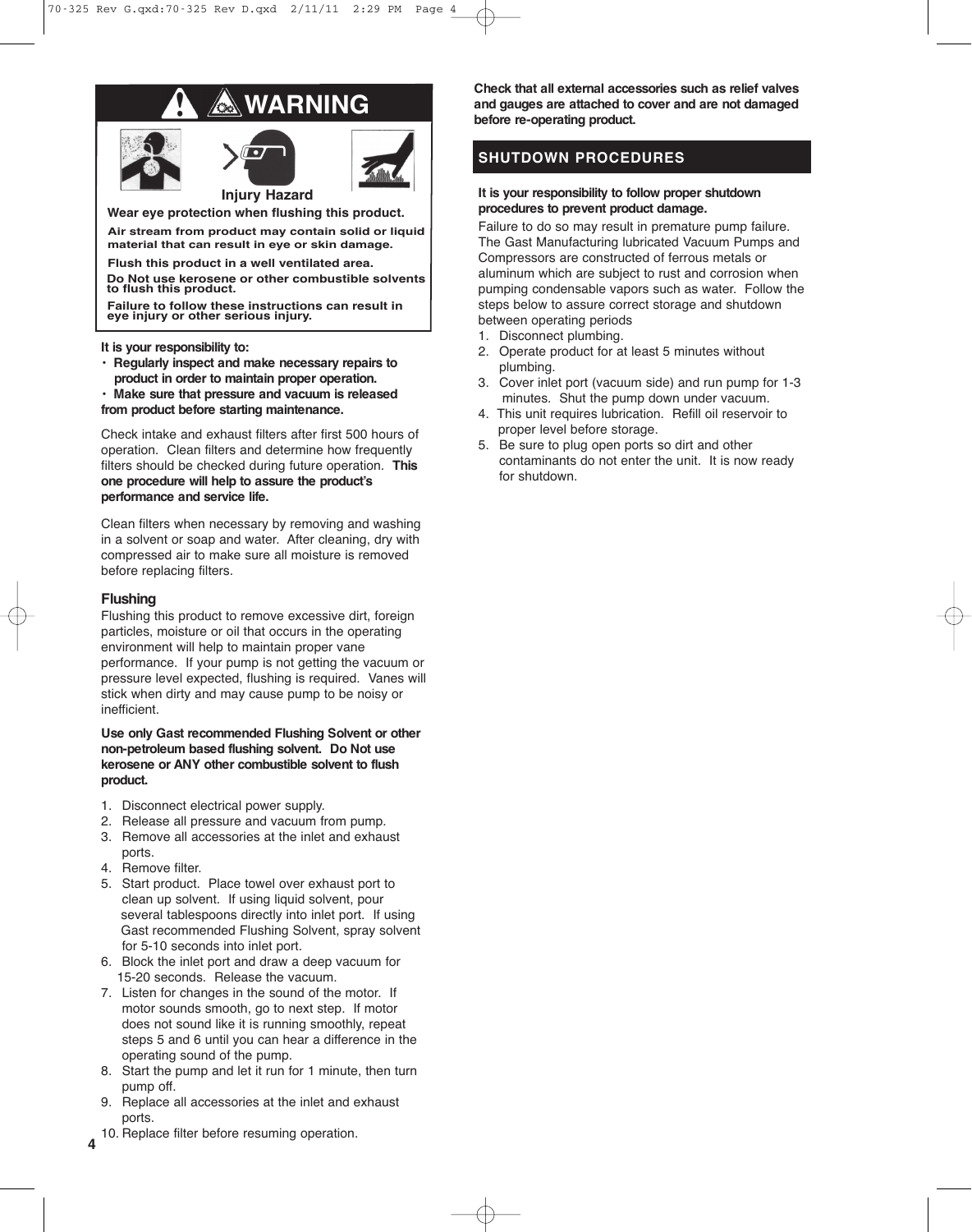## **SERVICE KIT INSTALLATION**



## **Electrical Shock Hazard**

**Disconnect electrical power supply cord before installing Service Kit.**

**If product is hard wired into system, disconnect electrical power at the circuit breaker or fuse box before installing Service Kit.**

**Disconnect air supply and vent all air lines to release pressure or vacuum.**

**Failure to follow these instructions can result in death, fire or electrical shock.**

**Gast will NOT guarantee field-rebuilt product performance. For performance guarantee, the product must be returned to a Gast Authorized Service Facility.**

Service Kit contents vary. Most contain vanes, gaskets oiler wick and filter elements.

**Do Not attempt to remove the rotor.** It is held in place by Loctite and can only be serviced by a Gast Authorized Service Facility.

## **PUMP DISASSEMBLY**

- 1. Remove the End Plate bolts. **DO NOT at any time remove the rotor or loosen any of the electric motor thru-bolts.**
- 2. Remove End Plate and check for scoring on End Plate, Rotor, and Body. Surfaces should be smooth. If severe scoring is visible contact an Authorized Service Facility.
- 3. Remove vanes.
- 4. Clean all surfaces with Gast recommended Flushing solvent and dry well.

## **PUMP RE-ASSEMBLY**

- 5. Apply a light coat of Gast recommended Oil part#AD220,(an equivalent 10 wt. high detergent oil can also be used) to the vanes.
- 6. Re-install vanes, noting the proper direction of the beveled edge (Refer to exploded view).
- 7. Install End Plate and tighten End Plate Bolts.
- 8. Install new cover gasket on Filter/Muffler Assembly and Lubricator.
- 9. Before putting the pump into service, ensure that any external accessories have not been damaged.

If the pump fails to produce proper vacuum or pressure, or is excessively noisy, turn off and return unit to an Authorized Service Facility.



**Disposal** (Please note current regulations) Parts of the rotary vane pumps and compressors, shafts, iron or aluminum castings, plastic or glass parts or bearings, may be recycled as scrap materials.

## **We have Gast Certified Service Centers throughout the world. For the most up-to-date listing, contact one of our sales offices below:**

#### **Gasts Manufacturing, Inc.**

2300 S. Highway M139 Benton Harbor, MI 49022 Ph: 269/926-6171 FAX: 269/925-8288 www.gastmfg.com

#### **Gast Group Limited, United Kingdom**

Unit 11, The I O Centre Nash Road Redditch, B98 7AS United Kingdom ph: +44 (0) 1527 504040 Fax: +44 (0) 1527 525262 www.gastmfg.com

### **Gast Hong Kong**

Room 6,9/F. New Commerce Centre 19 On Sum St., Shatin N. T. Hong Kong Ph: (852) 2690 1066 Fax: (852) 2690 1012 www.gasthk.com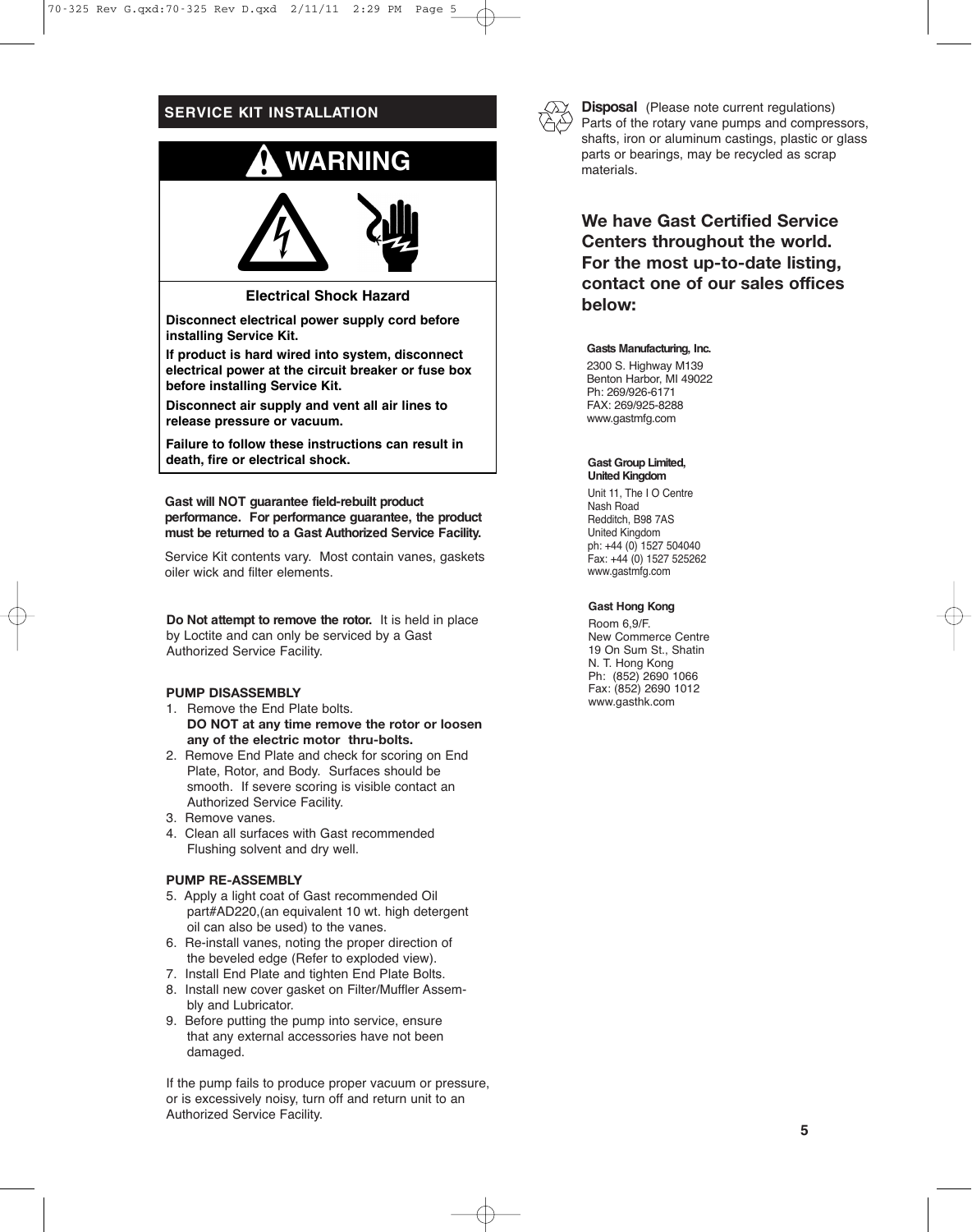## **EXPLODED PRODUCT VIEW, PARTS & ORDERING INFORMATION**



### **Lubrication**

## **Series 0323 and 0523:**

These models use a siphon oiler. The lubrication rate is determined by the temperature, the operating vacuum or pressure, and the siphon jar oil level. Keep the siphon jar filled to the line shown on the jar. Either unscrew the jar or fill through the spring-loaded cap.

## **All Models:**

The oil wick should be folded in half, with the two ends submerged in the oil at the bottom of the Jar, and the folded center inserted into the connector approximately 3/8" past the two breather holes in the connector (but not touching the feed hole leading to the pump). Both the breather holes and the feed hole must be unrestricted.

## **0323/0523 SERIES**

| <b>REF</b><br>NO. | <b>DESCRIPTION</b>          | <b>QTY</b>   | 0323-V3       | 0523-V3       |
|-------------------|-----------------------------|--------------|---------------|---------------|
| 1                 | <b>BODY</b>                 | 1            | AK503         | AK505         |
| 2Δ                | VANE                        | 4            | AK731         | AK731         |
| 3                 | <b>SHROUD</b>               | 1            | AK502         | AK502         |
| 4                 | <b>END PLATE</b>            | 1            | <b>AK516B</b> | <b>AK516B</b> |
| 5                 | <b>SIPHON OILER</b>         | 1            | AA930A        | AA930A        |
| 6 Δ               | <b>COVER GASKET</b>         | 1            | AA932         | AA932         |
| 7 Δ               | <b>WICK</b>                 | 1            | AA934         | AA934         |
| 8                 | <b>JAR</b>                  | 1            | AA935A        | AA935A        |
| 9                 | <b>FILTER ELEMENT ASSM.</b> | 1            | <b>B343B</b>  | <b>B343B</b>  |
| 10 Δ              | <b>FILTER FELT</b>          | 4            | <b>B344A</b>  | <b>B344A</b>  |
| 11                | <b>INTAKE FILTER ASSM.</b>  | 1            | <b>V400G</b>  | <b>V400G</b>  |
| 12 $\Delta$       | <b>COVER GASKET</b>         | 2            | <b>B62A</b>   | <b>B62A</b>   |
| 13                | <b>MUFFLER ASSEMBLY</b>     | 1            | <b>V425K</b>  | <b>V425K</b>  |
| 14                | JAR                         | $\mathbf{2}$ | <b>AA125A</b> | AA125A        |
| 15                | <b>FOOT SUPPORT ASSM.</b>   | 1            | AC136         | AC136         |
| $***$             | <b>SERVICE KIT</b>          | 1            | K485          | K485          |

**∆ Parts included in repair kit**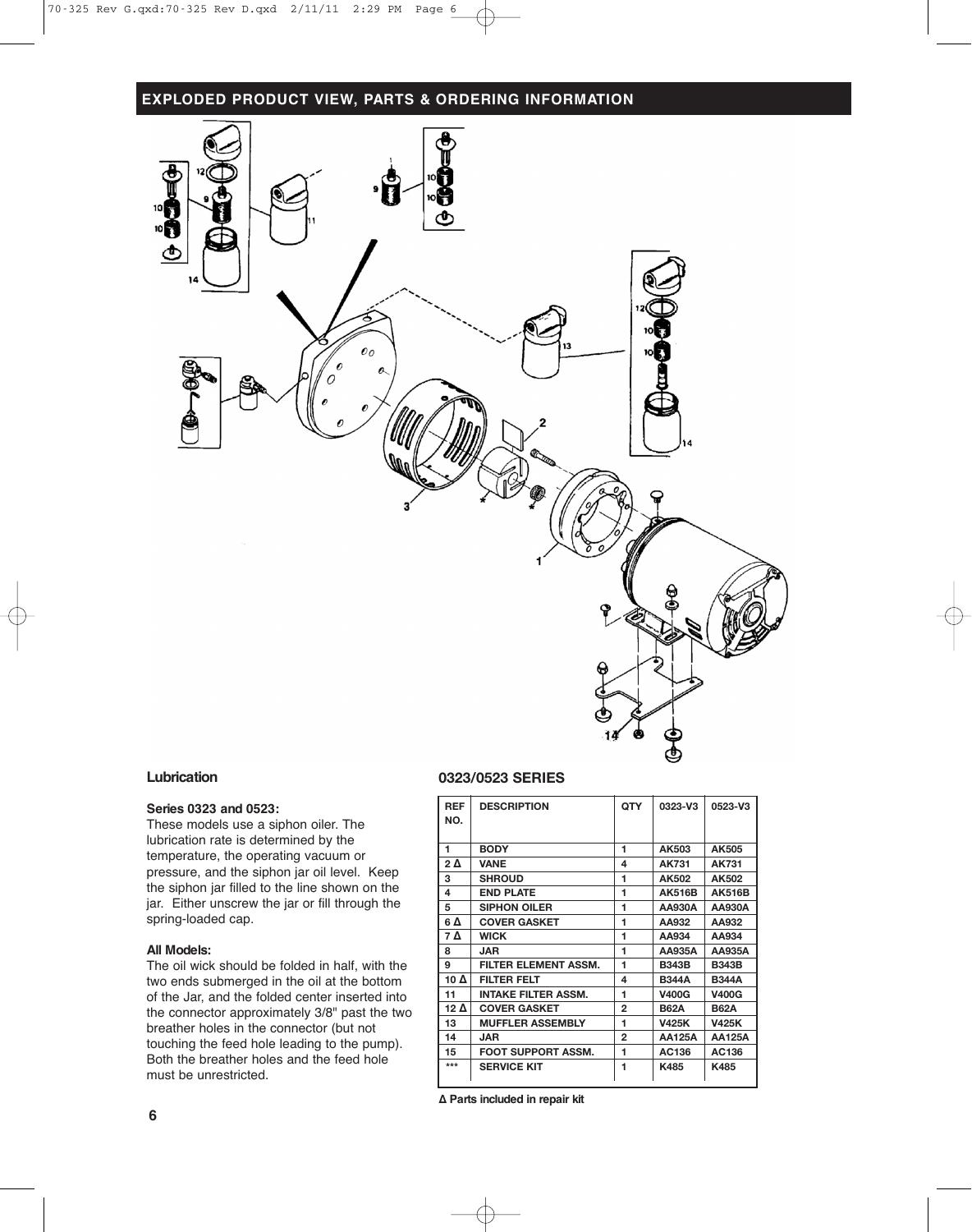## **EXPLODED PRODUCT VIEW, PARTS & ORDERING INFORMATION**



## **Lubrication**

## **Series 0823 and 1023:**

These models use a constant level oiler. The lubrication rate is determined by the temperature, the vacuum or pressure at which the pump is operating, and the siphon jar oil level (determined by the vertical position of the tube in the jar).

The lower end of the tube should be 1/4" from the bottom of the oil jar for normal lubrication. To reposition the tube, loosen the locknut and adjust the sleeve up or down. Lock the new position with the locknut. For faster lubrication, raise the reservoir tube away from the bottom of the oil jar. For slower lubrication, lower the reservoir tube toward the bottom of the jar.

To replenish the oil, pull the reservoir upward out of the adjusting sleeve and turn it over. Add oil through the tube. When the upper reservoir is filled, replace it through the adjusting sleeve and firmly seat it against the top of the sleeve.

#### **All Models:**

The oil wick should be folded in half, with the two ends submerged in the oil at the bottom of the Jar, and the folded center inserted into the connector approximately 3/8" past the two breather holes in the connector (but not touching the feed hole leading to the pump). Both the breather holes and the feed hole must be unrestricted.

## **0823/1023 SERIES**

| <b>REF</b> | <b>DESCRIPTION</b>              | <b>QTY</b>   | 0823-V2       | 1023-V2       |
|------------|---------------------------------|--------------|---------------|---------------|
| NO.        |                                 |              |               |               |
| 1          | <b>BODY</b>                     | 1            | <b>AK517</b>  | <b>AK518</b>  |
| $2\Delta$  | <b>VANE</b>                     | 4            | <b>AK741</b>  | <b>AK741</b>  |
| 3          | <b>SHROUD</b>                   | 1            | <b>AK511</b>  | <b>AK511</b>  |
| 4          | <b>END PLATE</b>                | 1            | <b>AK515B</b> | <b>AK515B</b> |
| 5          | <b>INTAKE FILTER ASSEMBLY</b>   | 1            | AB599         | AB599         |
| 6 A        | <b>COVER GASKET</b>             | $\mathbf{2}$ | AA405         | AA405         |
| 7          | <b>FILTER ELEMENT ASSEMBLY</b>  | 1            | AC433         | AC433         |
| 8Δ         | <b>CARTRIDGE</b>                | $\mathbf{2}$ | AC393         | AC393         |
| 10         | <b>EXHAUST MUFFLER ASSEMBLY</b> | 1            | <b>AB599C</b> | <b>AB599C</b> |
| 11         | <b>MUFFLER ELEMENT ASSEMBLY</b> | 1            | <b>AC434</b>  | AC434         |
| 12         | <b>CONSTANT LEVEL OILER</b>     | 1            | <b>AD125K</b> | <b>AD125K</b> |
| 13         | <b>OIL RESERVOIR</b>            | 1            | <b>AD117</b>  | <b>AD117</b>  |
| 14         | <b>JAR</b>                      | $\mathbf{2}$ | AA805         | AA805         |
| 15         | <b>JAR</b>                      | 1            | AA935A        | <b>AA935A</b> |
| 16         | <b>WICK</b>                     | 1            | AA934         | AA934         |
| ***        | <b>SERVICE KIT</b>              | 1            | K486          | K486          |

**∆ Parts included in repair kit 7**